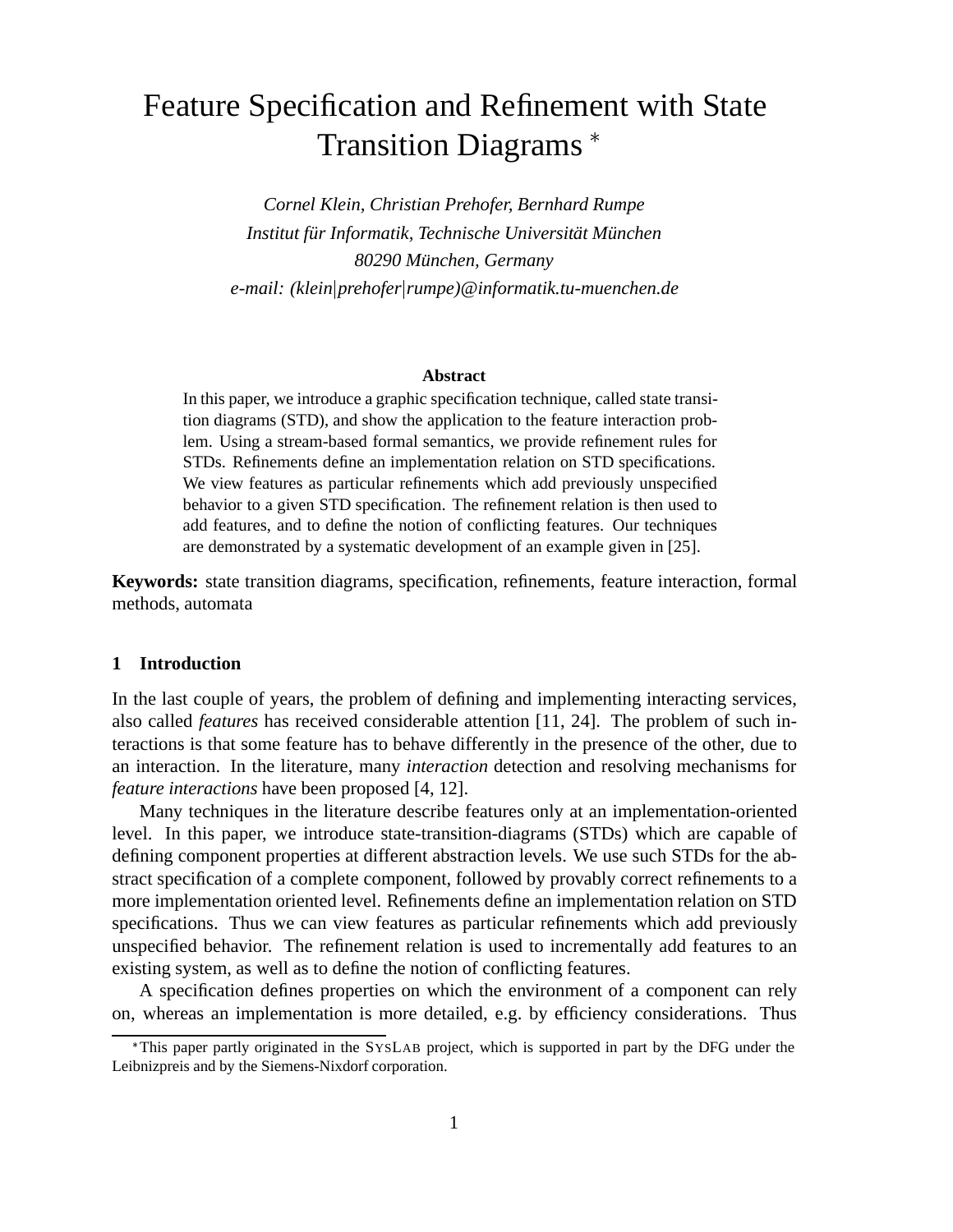a specification is usually much more *underspecified* than the implementation is. This allows to consider the abstract component description from the environment point of view. For this purpose, we describe features by very liberal specifications, which only specify the desired behavior. Other cases are fully unspecified and are semantically modeled by nondeterminism. This non-determinism is later reduced via refinements.

With our techniques for under-specification we can define feature interactions in terms of refinement. We simply call two features *conflicting* if there is no common refinement or implementation.

It is important to stress that our techniques have been developed in the context of distributed, reactive systems, for which telecommunication systems are typical examples [9, 7]. A component in a reactive system continuously interacts with its environment, which consists of other components, by the exchange of messages. However, for the exposition here, we do not elaborate concurrency issues and instead focus on features as refinement.

Many other models and notations for specifying behavior have been developed. Examples for graphical notations are SDL process graphs [5], statecharts [15], state transition diagrams ([14], [23]). Other, formally based approaches are I/O-automata [20] or TLA [19]. We claim that our model combines the advantages of a graphical notation with elaborated and formal refinement rules.

The paper is structured as follows. In the following section, we briefly introduce our system model. Based on this semantic model, we present state transition diagrams and refinement rules in Sections 3 and 4. Features and their interaction are discussed in Section 5. In Section 6, we show how state transition diagrams and the refinement calculus can be used for the incremental addition of features to an existing system. In Sections 7 and 8, we discuss related work and draw some conclusions.

# **2 The Semantic Model**

The semantic model we are using is based on *stream processing functions*. It is in detail presented in [10, 9, 18, 13] and it is based on dataflow networks as originating from the work of G. Kahn [16]. We model a component of a system as an entity communicating asynchronously with its environment by the exchange of messages. We restrict components to have exactly one port where messages arrive and one port where messages are sent. The input and output message sets <sup>I</sup> resp. <sup>O</sup> constitute the *syntactic interface* of the component. Formally we define  $\Sigma = (I, O)$  as the signature of a component.

**Example:** Consider a simple telephone line. The set of input messages  $I_{tel} = \{LT, OH\} \cup$  ${DL(n)|n \in Nums}$  contains the messages *LT* ("Lift receiver"), *OH* ("Receiver on hook") and  $DL(n)$  ("Dial number n"). The set of output messages  $O = \{RG, CT, DT, BY, HV\}$ contains the messages *RG* ("Phone Rings"), *CT* ("Connection established"), *DT* ("Dial Tone starts"), *BY* ("Callee Busy") and *HU* ("Callee Hang Up").

Let for some set M the set of all finite sequences over M be denoted by  $M^*$  and the set of all infinite sequences over M be denoted by  $M^{\infty}$ . The set of *streams* over M is defined by  $M^{\omega} = M^* \cup M^{\infty}$ . With  $\epsilon$  we denote the empty sequence, with  $[m_1, \ldots m_n]$  we denote the finite sequence of messages  $m_1 \dots m_n$ , and with l : k the concatenation of l and k.

In order to specify components, we have to specify the possible observations of the behavior of a component from the viewpoint of the environment. Given a component with signature  $\Sigma = (I, O)$ , the environment of the component is able to send an input stream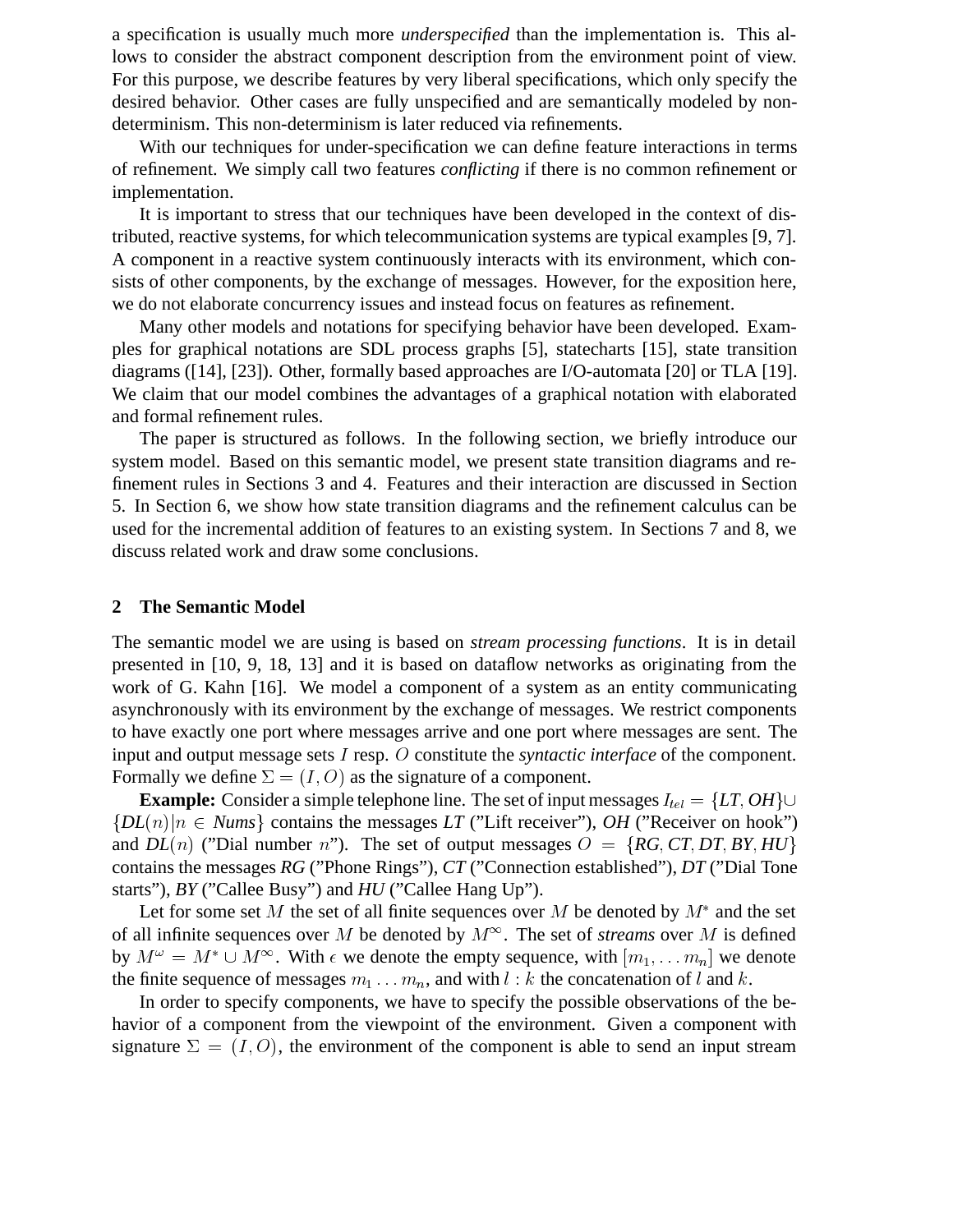from  $I^{\omega}$  to the component, and to observe a message stream from  $O^{\omega}$  produced by the component. To set both in causal relation, we use the concept of a *stream processing function*. A stream processing function f relates a stream  $i \in I^{\omega}$  of incoming messages to the reaction, a stream of  $f(i) \in O^{\omega}$  of outgoing messages. A stream processing function is total, which formally models the fact that a component in an asynchronous system model has to accept all incoming messages in every possible order and cannot reject any of them.

In order for a stream processing function to be an adequate model of a component in an information processing system, we have to make sure that a component can not predict the future. In particular, a stream processing function in our system model may only enlarge its output stream if more input arrives, but it may not remove messages from the output stream that it has produced previously. This is formally captured by the following *monotonicity requirement*:

$$
\forall i, j \in I^{\omega}. i \sqsubseteq j \Rightarrow f(i) \sqsubseteq f(j)
$$

Here,  $\sqsubset$  denotes the prefix relation between streams, i.e.  $i \sqsubset j$  holds iff there exists a k such that  $i : k = j$ . In the sequel, by  $I^{\omega} \to O^{\omega}$  we denote the set of all stream processing functions satisfying the above monotonicity requirement. For a more comprehensive treatment of stream processing functions, see [9] and [10]. In these papers, also an extension of the model for real-time is presented.

While *one* stream processing function can be used to model a *deterministic* component, we also have to take into account *nondeterminism* and *under-specification*. Nondeterminism occurs during runtime of a component due to non-deterministic choice inside a component. Under-specification is used during the development process, where a component is refined by gradually introducing more and more requirements. Since from the point of view of the environment it does not matter whether choices are made at development-time or at run-time, both concepts coincide. We therefore use *sets of stream processing functions*to model underspecification and nondeterminism of the behavior of a component. The use of sets of stream processing functions in our model is a necessary prerequisite for the refinement calculus as defined in Section 4.

**Example (continued):** If on a telephone line, the receiver is lifted from a phone, and a number is dialed, the user gets a dial tone (*DT*), followed by either a ring-signal (*RG*), or a busy-signal (*BY*). Call the set of stream processing functions modeling the telephone line *TEL*. This requirement can be specified by the following formula:

 $\forall f:f\in\textrm{TEL}\Rightarrow f([LT,DL])=[DT,RG]\vee f([LT,DL])=[DT,BY]$ 

#### **3 State Transition Diagrams**

In order to enhance the acceptance of formal approaches for software specification and development, graphical and textual notations are needed, which provide a convenient "user interface" to formal models for software systems. Therefore, in this section we introduce a graphical description technique - *state transition diagrams* - along the lines of [14, 23, 22] for the specification of components in our semantic model.

State transition diagrams are based on the concept of a *state machine* (STM), which we introduce first. A state machine describes the behavior of a component using states of the component and transitions between states. There are two kinds of transitions, *external transitions* and *internal transitions*: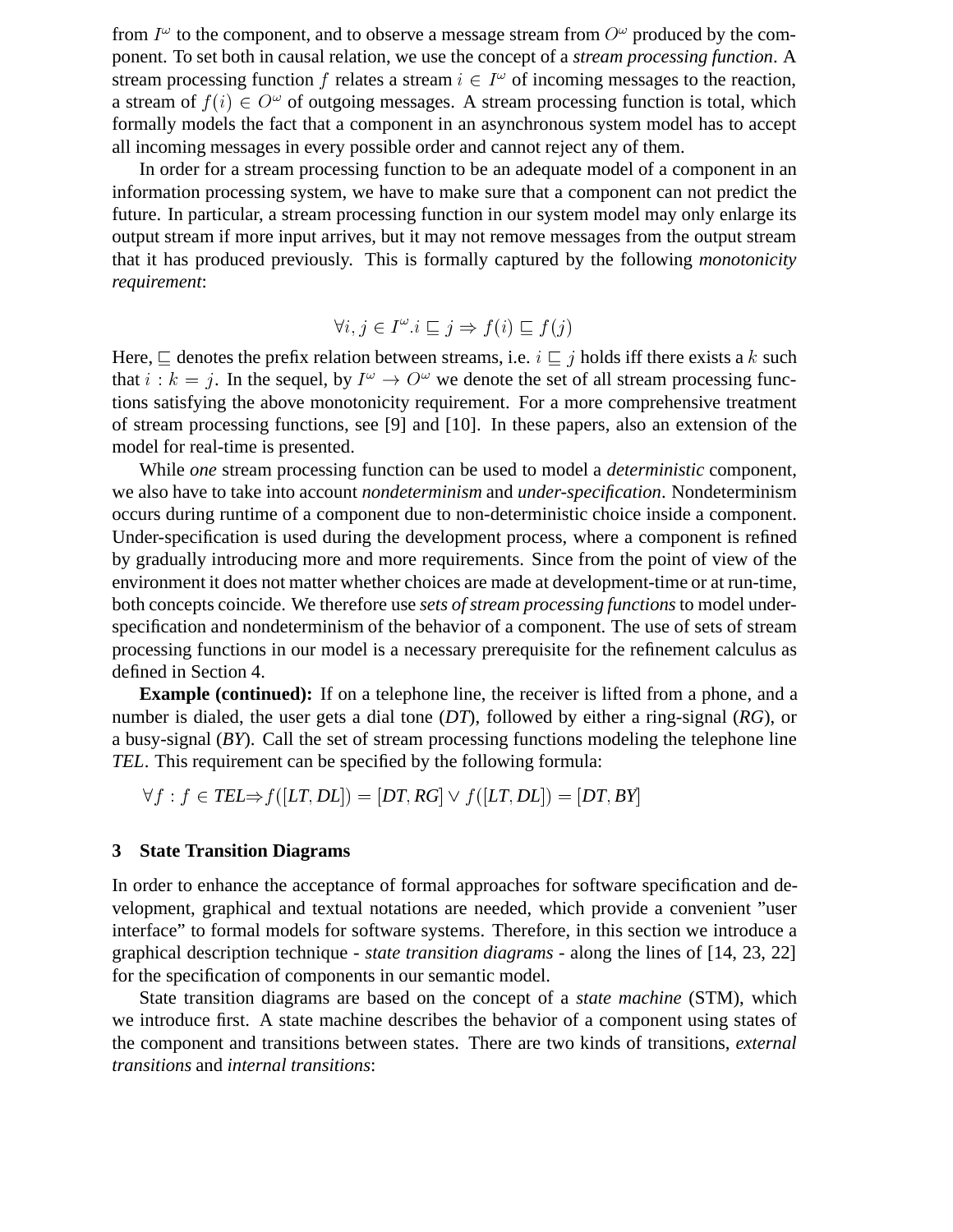*External transitions* are labeled by an input message and a sequence of output messages. The transition is enabled if its input message ("stimulus") has been received by the component. *Internal transitions*, however, are labeled with an empty input sequence and a sequence of output messages. They are enabled without the occurrence of an external stimulus.

Operationally, if a transition is enabled, it may be taken, in which case the component emits the output message of the transition and changes its internal states. If several transitions are enabled in a certain state, one of them is chosen nondeterministically. As already pointed out in Section 2, this allows to model nondeterminism as well as under-specification. It also is an absolutely necessary prerequisite for the refinement calculus for state machines.

Formally, if  $I^{\epsilon} = I \cup \{\epsilon\}$  denotes the set of input messages I extended by the empty message sequence  $\epsilon$ , a *state machine* is a tuple  $STM = (S, I, O, \delta, S^0)$ , consisting of:

- a nonempty set of states  $S$ ,
- a nonempty set of input messages  $I$ ,
- a nonempty set of output messages  $O$ ,
- a transition relation  $\delta \subseteq S \times I^{\epsilon} \times S \times O^*$ , and
- a nonempty set of initial states  $S^0 \subseteq S$ .

The important point is how we deal with a partial transition relation, i.e. with states  $s$  and input *i* for which s' and o exist such that  $\delta(s, i, s', o)$  holds. In this case, we assume that the behavior of the component is completely unspecified, i.e. the component may expose an arbitrary behavior. Refinement (see Section 4) allows to incrementally specify these cases, which are ignored at first place.

Note that none of the above given sets needs to be finite. A finite representation is obtained by a graphical notation, called *state transition diagrams* (STDs) [14]. For brevity, we do not introduce STDs formally, but by the use of an example:

An *interactive stack* is a component storing a stack of integers. The stack can only be accessed by sending messages to it. The message  $Push(a)$  requests the stack to push the integer  $a$  on the top of the stack. The message  $Pop$  requests the stack to throw away its top element and the message  $Top$  requests the stack to deliver its top element. A STD specifying the stack looks as follows:

```
std stack = \{input Push(Int) Pop Top
output Int
```

```
attributes l :: [Int]
```


 $\{\#l=1\}Pop/\{l':=\begin{bmatrix} \end{bmatrix}\}$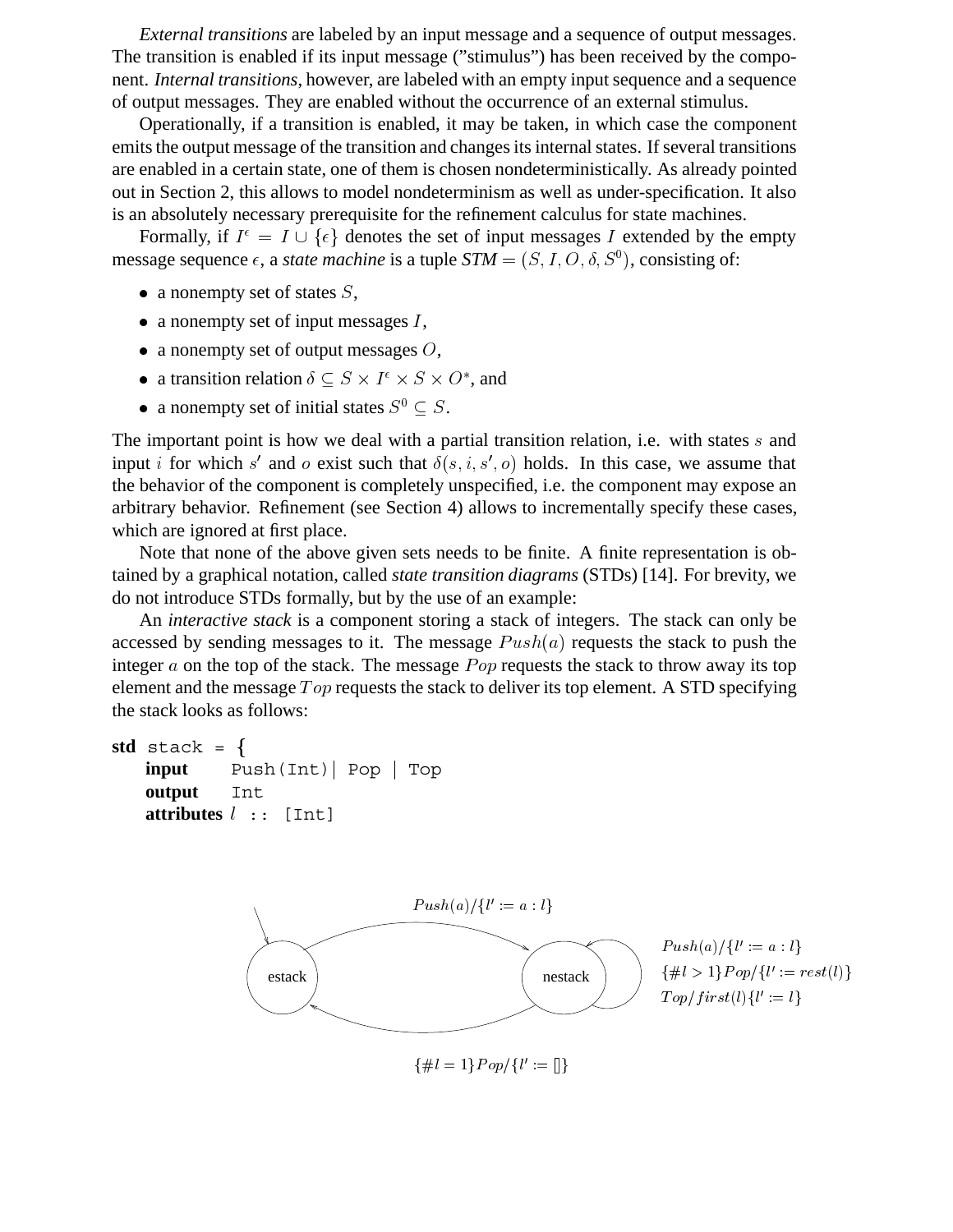This specification can be explained as follows:

 $\}$ 

- Lines 2 and 3 specify the syntactic interface of the specified component, i.e. the components  $I$  and  $O$  of the state machine. For defining these sets, a notation similar to datatype declarations in functional languages like ML or Haskell is used.
- The state space of a component is given by a set of attributes, each having a name and a type. In our case, the stack has an attribute *l* of type *[Int]*, where *[Int]* denotes the set of all sequences of integers.
- To specify the behavior of a component, we use a finite directed graph, consisting of a set of control states (or "vertices"), and a set of transitions (or "arrows"). In our example, the control states are named *estack* and *nestack*, representing the empty stack and the non-empty stack, respectively. Therefore, the state space <sup>S</sup> of the state machine consists of a data part, i.e. the attributes, and of a control part, i.e. the set of nodes.

Initially, in our example the automaton is in the start state *estack*, indicated by an arrow without source state.

• Transitions of the form  $\{P\}m/op\{Q\}$  are labeled by a precondition P, a message (possibly with parameters), a postcondition  $Q$  and an output expression  $op$ . Output expressions are arbitrary expressions which specify the output of a transition on the different ports. For pre- and postconditions, we allow arbitrary formulae.

Intuitively, transitions in the STD are translated to transitions of the state machine as follows: A transition  $\delta(s, i, s', o)$  occurs in the state machine, if

- $\bullet$  input *i* matches with the input message of a transition of the STD,
- $\bullet$  input i and state s satisfy the precondition of the transition and
- input i, state s, output o and state s' satisfy the postcondition of the transition.

# **4 Refinement of State Transition Diagrams**

The semantics of a  $STM = (S, I, O, \delta, S^0)$  is given as a set of stream processing functions (see Section 2). A stream processing function maps an input stream  $i$  of incoming messages to a stream  $f(i)$  of output messages. Thus a stream processing function is the black-box description of the behavior of a deterministic component. The use of a set of functions as semantics models the nondeterminism of components [14, 22].

State transition diagrams are propositions about the behavior of components in our semantic model. By refining a component, we can add more and more propositions about its behavior. The refinement relation on sets of stream processing functions is fairly simple: As each function describes one possible behavior, behavioral refinement is defined by *set inclusion* on sets of stream processing functions. This kind of refinement corresponds to logical implication, i.e. each behavior satisfying a refined component satisfies also the original component. We therefore define the *refinement relation*  $\sim$  between STMs through the refinement relation between their semantics:

 $STM_1 \rightsquigarrow STM_2$  iff  $\llbracket STM_2 \rrbracket \subset \llbracket STM_1 \rrbracket$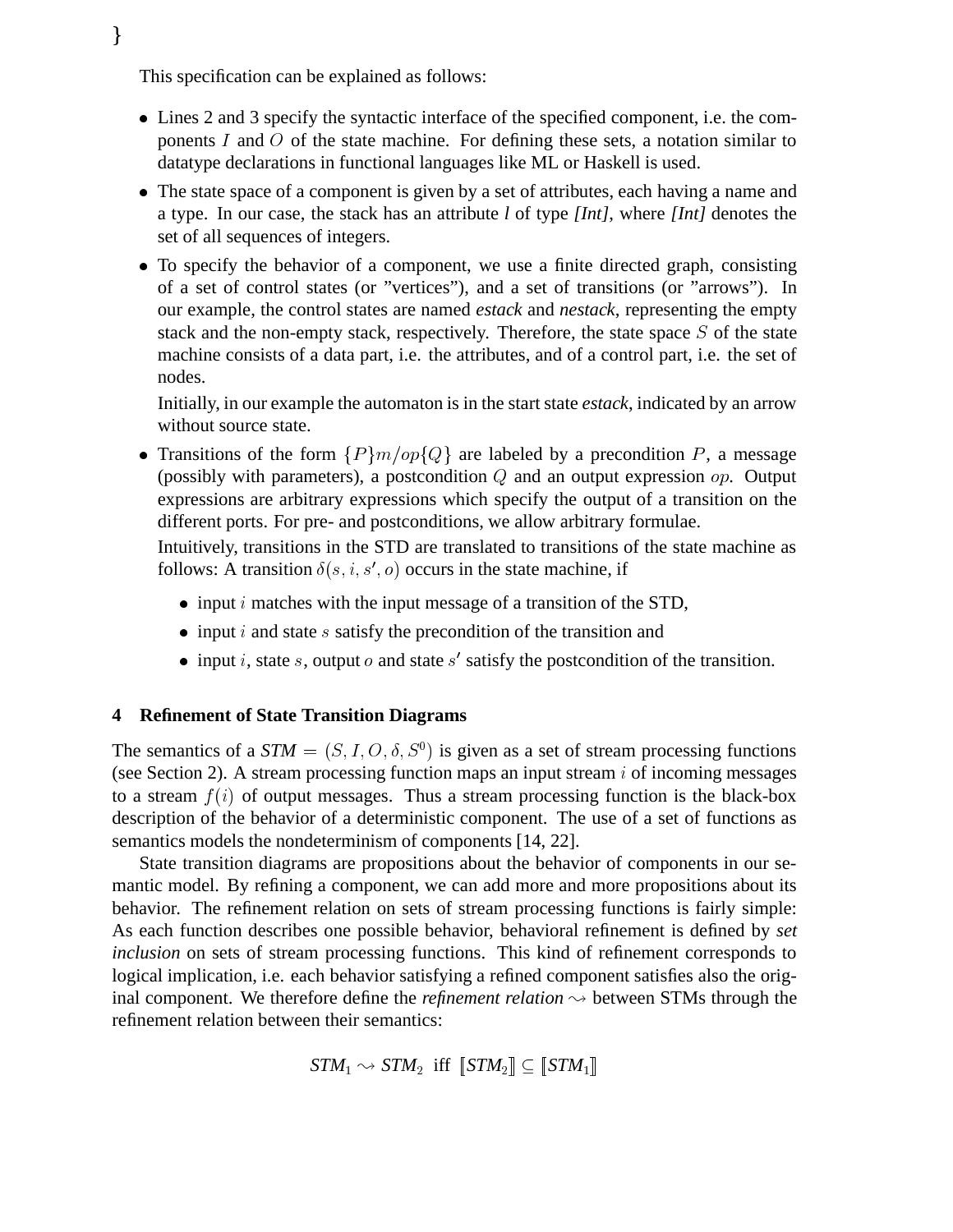An important point about this notion of refinement is that it is *compositional*, meaning that we can locally refine individual components without affecting the global behavior of a system [8].

However, the above semantical characterization is not yet useful from a practical point of view. Therefore, in [23, 22, 17] a refinement calculus working on STDs is given and proven correct. The refinement calculus is very tractable, since the applicability of the refinement rules can be checked almost automatically on the syntactical level. In particular, the following rules are sound:

- 1. *Addition of new states*. New states may be introduced, since they are unreachable and therefore do not affect the behavior.
- 2. *Removal of states*. Likewise, states which are not reachable may be removed.
- 3. *Refinement of states*. A state may be partitioned into several ones, if all transitions leaving or ending in the state are partitioned accordingly.
- 4. *Addition of transitions*. If in a state s no transition exists for a certain input i, the behavior of the component <sup>s</sup> for the input is completely unspecified. Therefore, an arbitrary set of transitions labeled with  $s$  as source state and  $i$  as input message can be added. Note, that if an internal transition with the same source state exists and the precondition does not evaluate to false, the internal transition can always be taken and therefore no addition of transitions is allowed.
- 5. *Removal of transitions*. If in a state several transitions with the same input message exists, then one of them is chosen nondeterministically or some  $\epsilon$ -transition is taken. Therefore, these transitions may be removed, as long as there exists at least one transition labeled with this input or with  $\epsilon$ .
- 6. *Removal of initial states*. Initial states may be removed, as long as at least one initial state remains.

These rules are the basis for the formal development in Section 6.

#### **5 Features and their Interaction**

A *feature* is defined as a refinement of an existing component by a sequence of refinement steps of the above refinement calculus. Usually, new states and new transitions are introduced. A feature can therefore be regarded as a proposition about the behavior of a component. Refinement ensures that the new component satisfies all propositions of the original component as well as the newly added feature.

Given an existing system  $S$ , we denote the refinement step introducing a new feature  $F$ and leading to an enhanced system S' by  $S \overset{r}{\leadsto} S'$ . Given an existing system S, we call two features F' and F'' conflicting, if we may independently apply  $S \stackrel{r}{\leadsto} S'$  and  $S \stackrel{r}{\leadsto} S''$  but there exists no  $S$  such that

$$
S' \stackrel{F''}{\rightsquigarrow} \hat{S},
$$
  

$$
S'' \stackrel{F'}{\rightsquigarrow} \hat{S}.
$$

In other words, it is not possible to find a common refinement of  $S$  incorporating both features. The problem of checking if a set of features  $F_1, \ldots, F_n$  can be integrated into an existing component  $S$  can therefore be reduced to the problem of finding refinements such that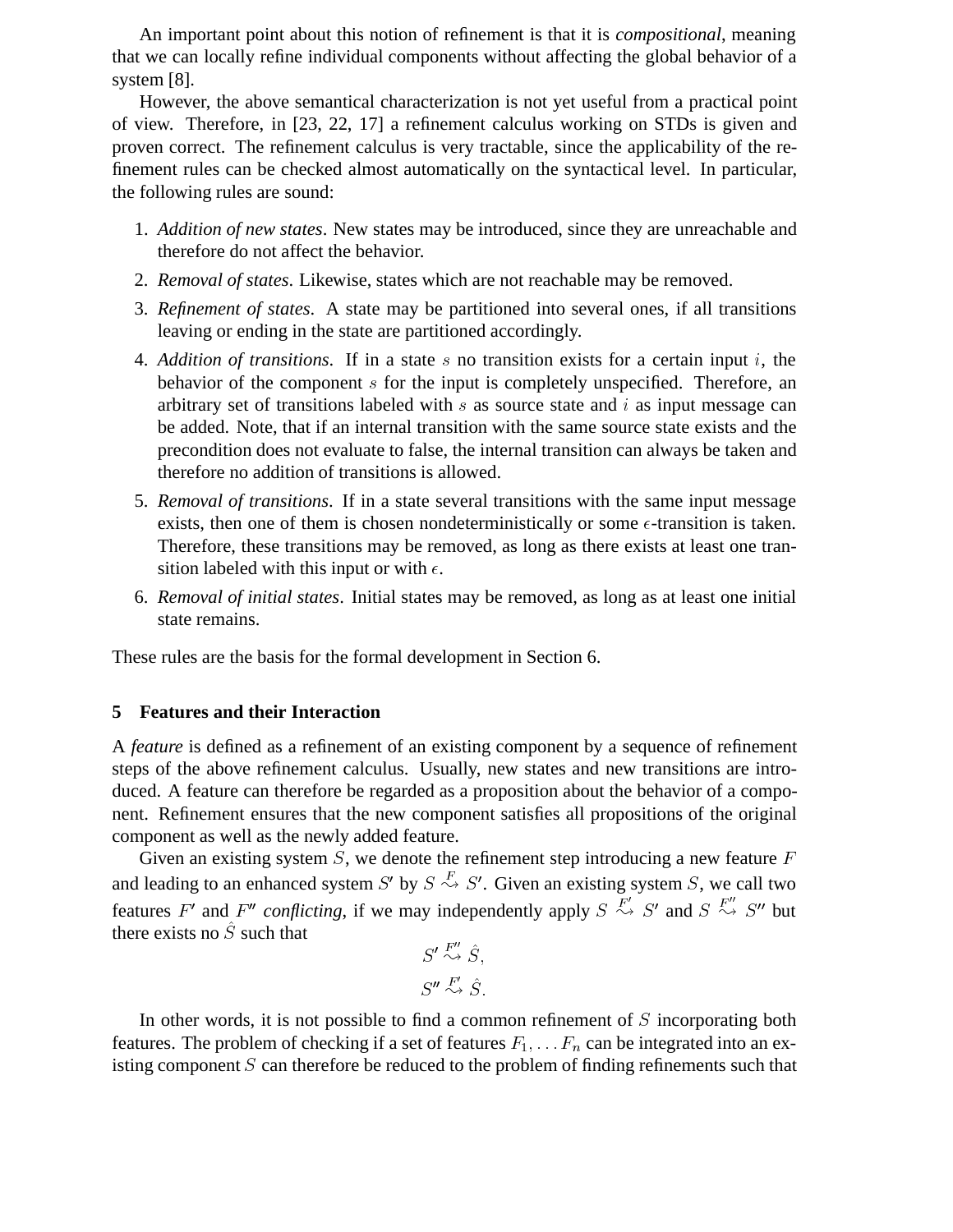| Name                       | Description                                 | Data Structure                                                     |
|----------------------------|---------------------------------------------|--------------------------------------------------------------------|
| <b>Forwarding Features</b> |                                             |                                                                    |
| Follow Me $(FM)$           | assign subscriber to a different phone      | $FM: DN \rightarrow DN$                                            |
| Delegate $(DL)$            | delegate call to other subscriber           | Del: $DN \rightarrow DN$                                           |
| Delegate Busy (DB)         | as above, if phone busy                     | DelB: $DN \to DN$                                                  |
| Follow Me No Answer        | assign subscriber to a different phone, if  | $FMM: DN \rightarrow DN$                                           |
| (FMNA)                     | busy                                        |                                                                    |
| Delegate No Answer (DLN)   | delegate call to other subscriber, if no    | $DelNA: DN \rightarrow DN$                                         |
|                            | answer                                      |                                                                    |
| Do Not Ring ( <i>DNR</i> ) | do not alert this telephone                 | DNR: $DN \to \mathbb{B}$                                           |
| <b>Blocking Features</b>   |                                             |                                                                    |
| Vacation Protection (VP)   | do not connect calls to this subscriber     | $VP: DN \rightarrow DN$                                            |
| Originating Call Screening | block incoming calls from certain DNs       | <i>OCS</i> : <i>DN</i> $\times$ <i>DN</i> $\rightarrow \mathbb{B}$ |
| (OCS)                      |                                             |                                                                    |
| Terminating Call Screening | block outgoing calls to certain DNs         | <i>TCS</i> : <i>DN</i> $\times$ <i>DN</i> $\rightarrow \mathbb{B}$ |
| (TCS)                      |                                             |                                                                    |
| Calling Number Delivery    | refuse call identification on outgoing call | CNDB: $DN \to \mathbb{B}$                                          |
| Blocking (CNDB)            |                                             |                                                                    |
| Anonymous Call Rejection   | block incoming calls without caller         | $ACR: DN \rightarrow \mathbb{B}$                                   |
| (ACR)                      | identification                              |                                                                    |

Figure 1: Telephone Features from [25]

 $S \stackrel{F_1}{\rightsquigarrow} S_1 \ldots S_{n-1} \stackrel{F_n}{\rightsquigarrow} S_n$ . Note that this refinement  $S_n$  is still an abstract specification of the system behavior but it incorporates all features and contains the description how the features work together. This specification can be further refined in our refinement calculus, leading to deterministic state transition diagrams specifying the behavior in an implementation-oriented way.

Note that feature interactions as defined above occur only if two features  $F'$  and  $F''$  can be applied independently of each other. If one feature depends on the other, e.g. using a state introduced by the other, a conflict may not occur in the above sense. In this case the developer of the second feature has to be aware of the first one, such that he can resolve all possible conflicts.

The advantage of this specification approach is that it abstracts from irrelevant implementation details at first place. This allows to concentrate on the main issues of feature interaction, and considerably enhances the probability that two feature specifications have a common refinement.

To achieve a feature integration of conflicting features, some of the features have to be adapted. This however means that some specification is revised, and not refined. In this case, behavior guaranteed previously, and therefore assumed by the environment, is not ensured anymore. Therefore, the environment has to be adapted to this changed behavior as well.

# **6 Example: Call Processing**

The section shows a nice example for call processing by an elegant model which was proposed by Zave in [25]. We re-develop this example strictly by refinement, i.e. services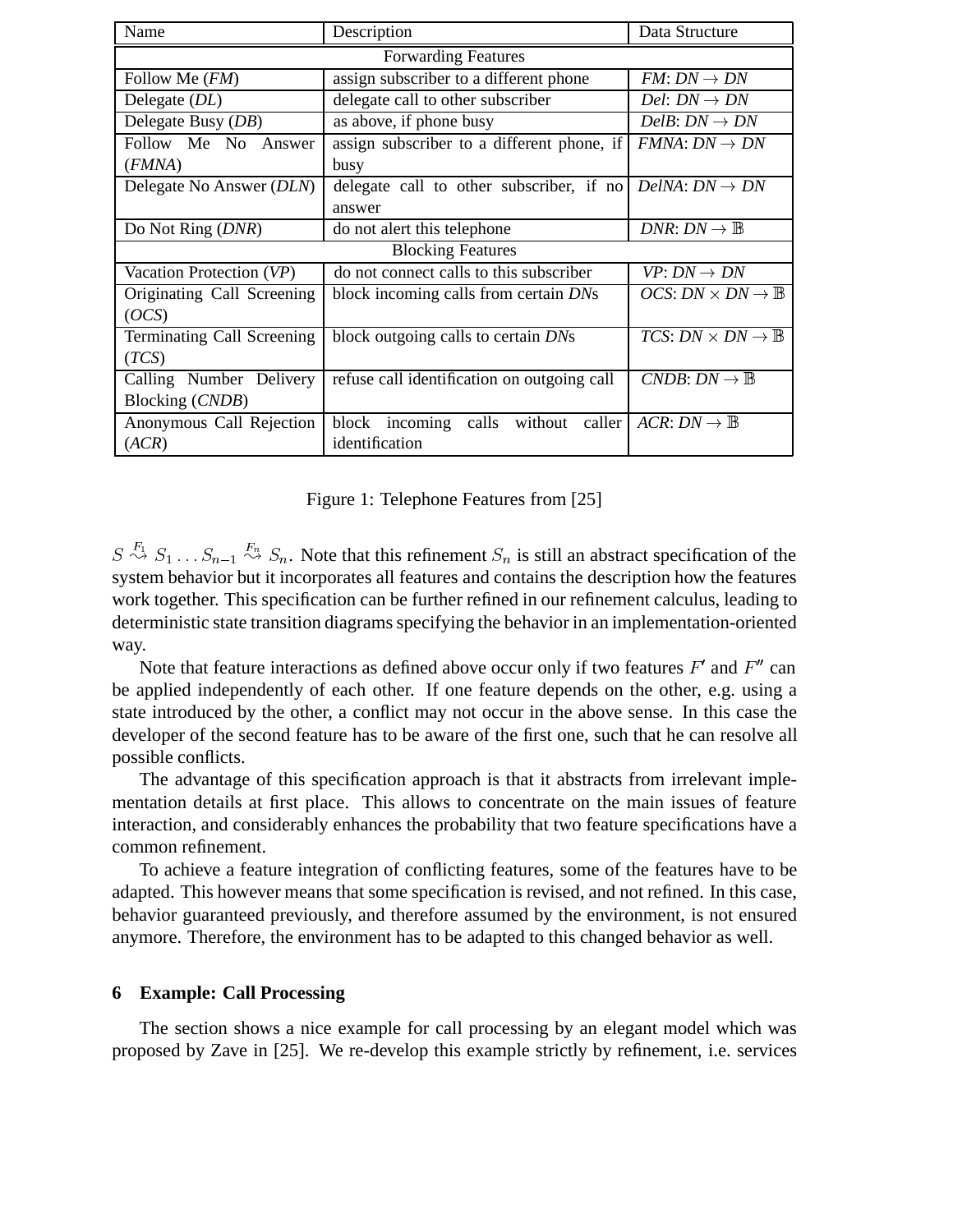

Figure 2: Basic Connect Model

are added via refinements. Since refinement is an associative operation, we can modularly add several features to a given specification. In addition, we model the example in [25] by only one automaton. In contrast, this is described by Zave with a simple finite-state automata, some pseudo-code and several tables in [25]. Furthermore, "refinement" is not formalized but modeled by "replacing" some tables. (It is clearly a matter of taste to specify (parts of) the automaton as a table, but this is not pursed here.)

The example models the process of connecting a call. We just model the core switching unit, abstracting from several other issues which are modeled as predicates. For instance, we assume a predicate "Busy" which indicates if a phone is busy.

As shown in [25], most typical feature interactions can be avoided by a conceptual distinction between a subscriber and a (physical) telephone (also named *DN* for directory number). Figure 1 shows the features and the used data-structures. For a detailed explanation and motivation we refer to [25]. The column "data structure" contains fixed (for each call) functions or predicates which determine the behavior of the feature. For instance, *FM* is a function which computes the new *DN* to which the call is forwarded. Similarly, predicates like *VP* and *OCS* determine if the feature is enabled for a *DN* or a pair of *DN*s, respectively. For more details and motivation, we refer to [25].

#### **A Systematic Development**

In the following, we develop a STD which models the features of Figure 1. We start with a rather simple model, which is refined in a stepwise way. We justify the refinements by the rules of the last section, but only give informal proofs.

For the following development, the underlying call processing model has to be quite general, as e.g. it has to encompass the separation of subscriber and phone. This is needed to enable the addition of features. In practice, this means that we may have to backtrack to earlier design stages, in order to accommodate for later steps. Although this method is quite rigid, it often enforces good design.

**Step 0:** The STD in Figure 2 shows a very abstract model of a switching unit. A call is invoked by a message "call" and finally ends either in state "busy" or "alerting" (i.e. ringing the phone). Note that we use variables "sub" and "ph" for subscriber and phone, respectively.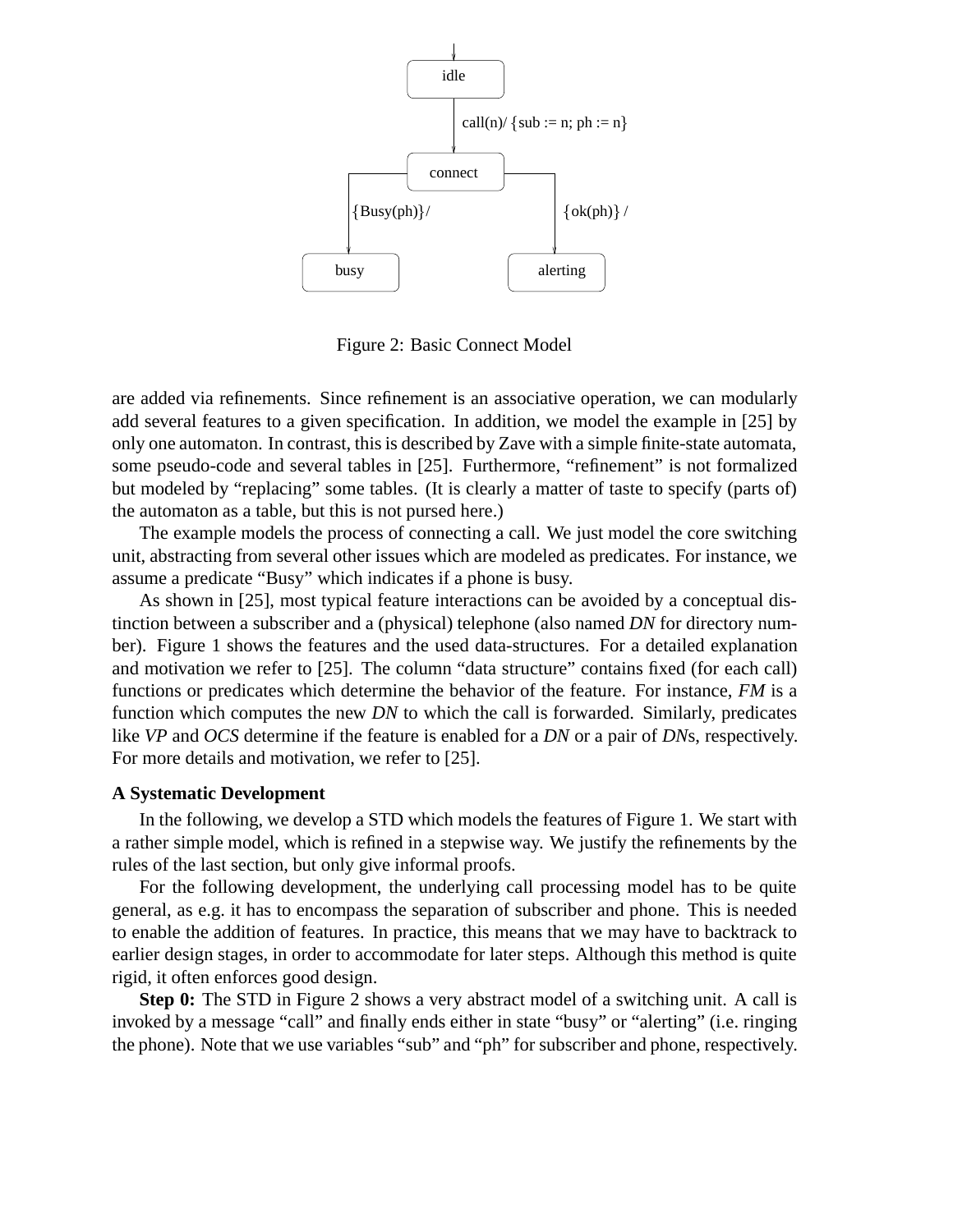

Figure 3: Adding State Abandoned (Step 1)



Figure 4: Splitting State Connect (Step 2)

We further use the predicates *Busy: DN*  $\rightarrow \mathbb{B}$ , which indicates if a *DN* is busy, and *ok: DN*  $\rightarrow$ B, which denotes (yet underspecified) successful cases. For refinement, it will be important to assume that ok is disjoint from the predicates on all further added transitions. Note that we delay such design decisions via under-specification.

**Step 1:** The first refinement step adds a state abandoned, shown in Figure 3, where the newly added states and transitions are drawn with bold lines. This new state models the case of a hook-up. The newly added transitions are invoked by the new message "abandon". Note that this is a proper refinement step, since in Figure 2, the behavior of the STD wrt the message abandon is underspecified and fully unpredictable.

**Step 2:** In the second step, a non-trivial refinement step is performed, namely splitting the state connector into two states, "find-subscriber" and "find-phone". This is shown in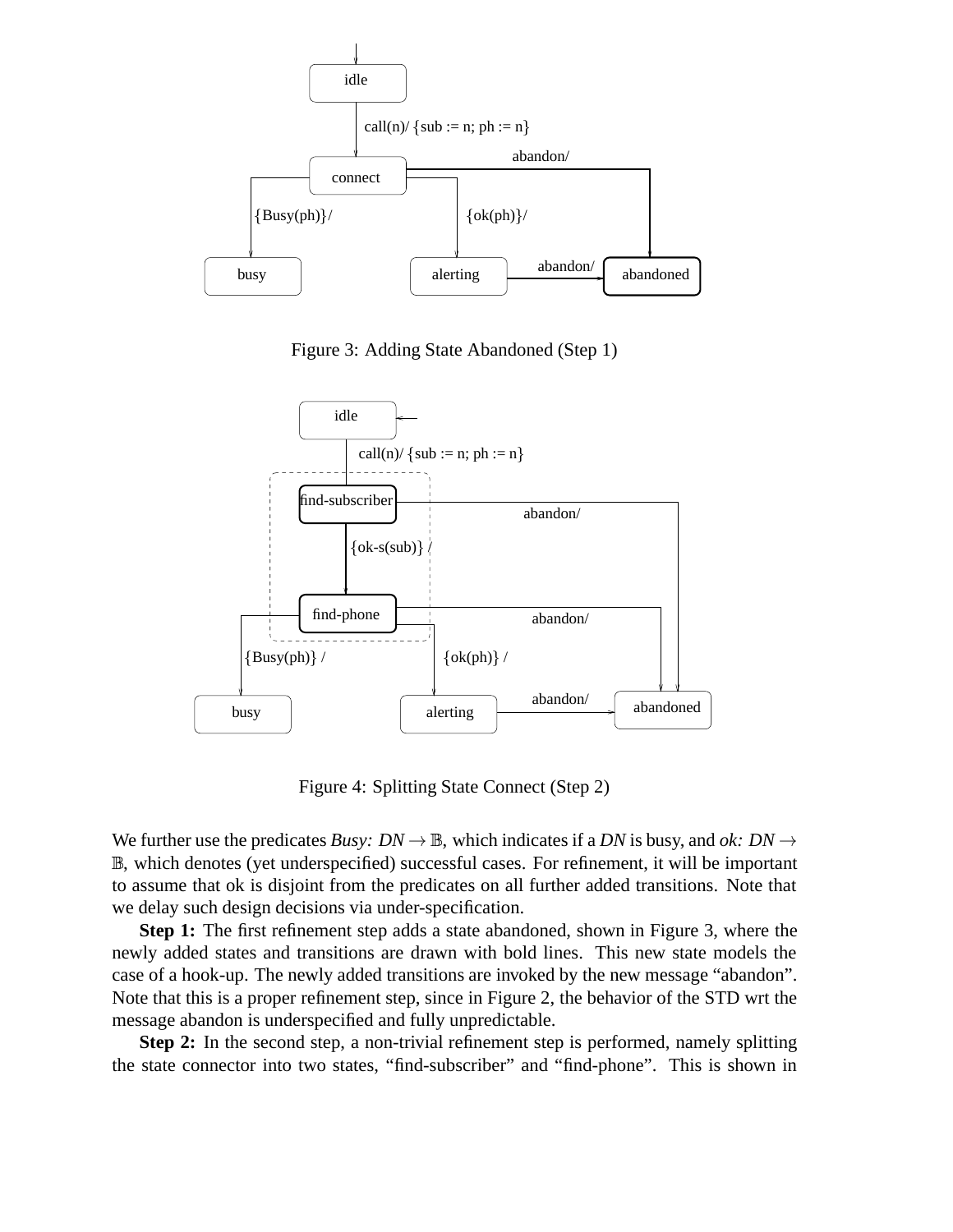

 ${DelNA(sub) def.} / {sub := DelNA(sub)}$ 

Figure 5: Adding Forwarding Features to Figure 4 (Step 3)



Figure 6: Adding Blocking Features to Figure 4 (Step 4)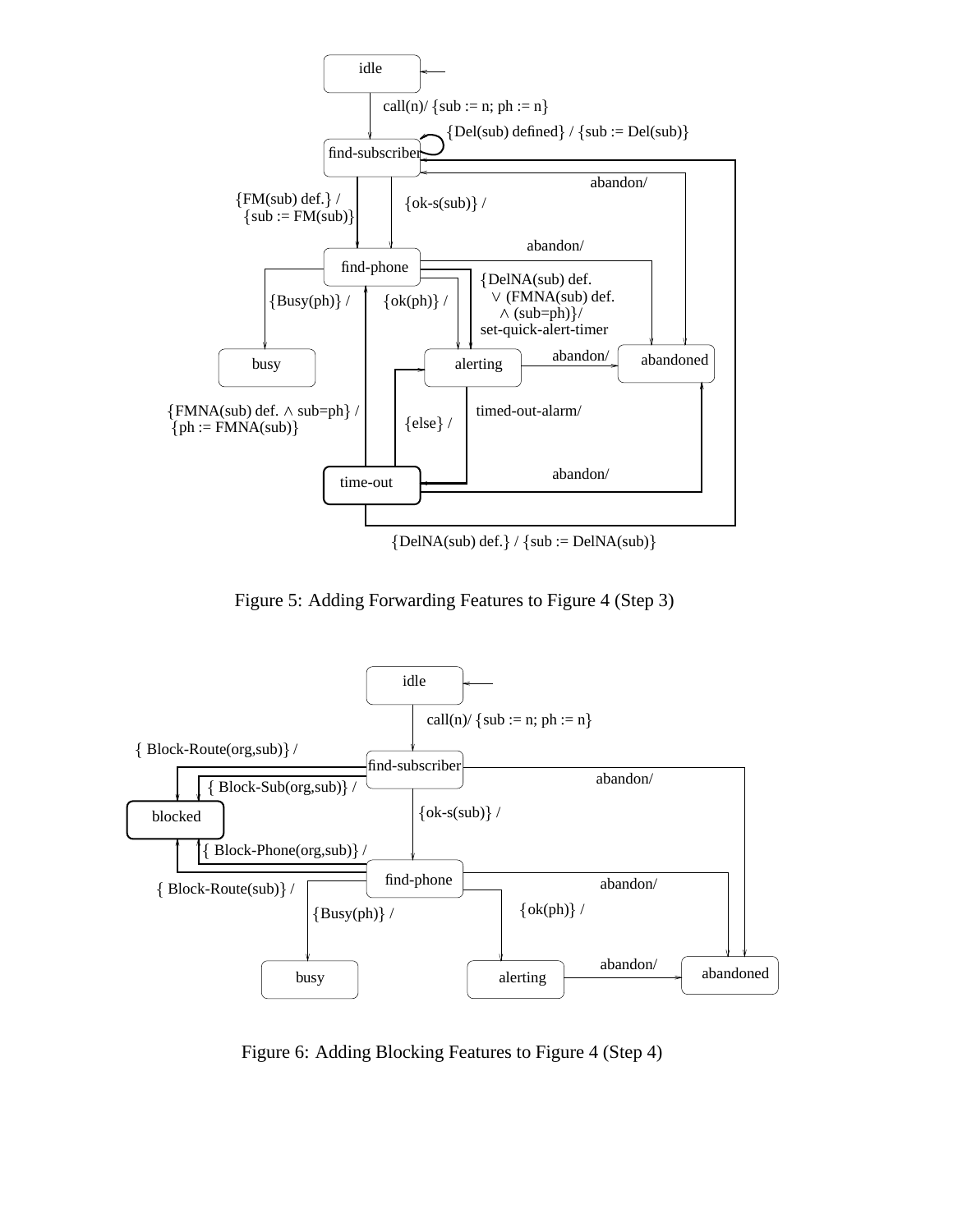

Figure 7: Integrating Forwarding- and Blocking Features (Step 5)

Figure 4. Note that the new transition between the new states has a condition with a new predicate "ok-s", which is again underspecified. For refinement, it is not strictly needed to add a transition from find-subscriber to abandoned, but we consider it useful here.

After generalizing the structure in the last step, we now add the features of Figure 1. Each of the two sets of features in Figure 1 is first added individually to the STD in Figure 4. Then we argue that they can be combined.

**Step 3:** Figure 5 shows additional transitions and a new state time-out for the forwarding features. The new state "time-out" is needed for the delegation-on-no-answer features. Note that the condition  $\{else\}$  is a shorthand for the negation of all other conditions. In the new transition to alerting, we assume an external timer, which is set by "set-quick-alert-timer". It is assumed to send the message "time-out-alarm", if the call is not answered.

To show that the added transitions give a proper refinement, we must assume that the ok-s condition on the transition from the state find-subscriber is disjoint from the new transitions. In other words, these transitions model cases not handled (and hence not specified) in the previous STDs. Hence we again make use of our earlier under-specification. Furthermore, we must assume that we do not introduce infinite loops with the new transitions, e.g. with the transition with condition "*Del(sub)* defined". This is another important assumption needed for refinement. The added state poses no problem wrt refinement, since the new state is only reachable by a new transition.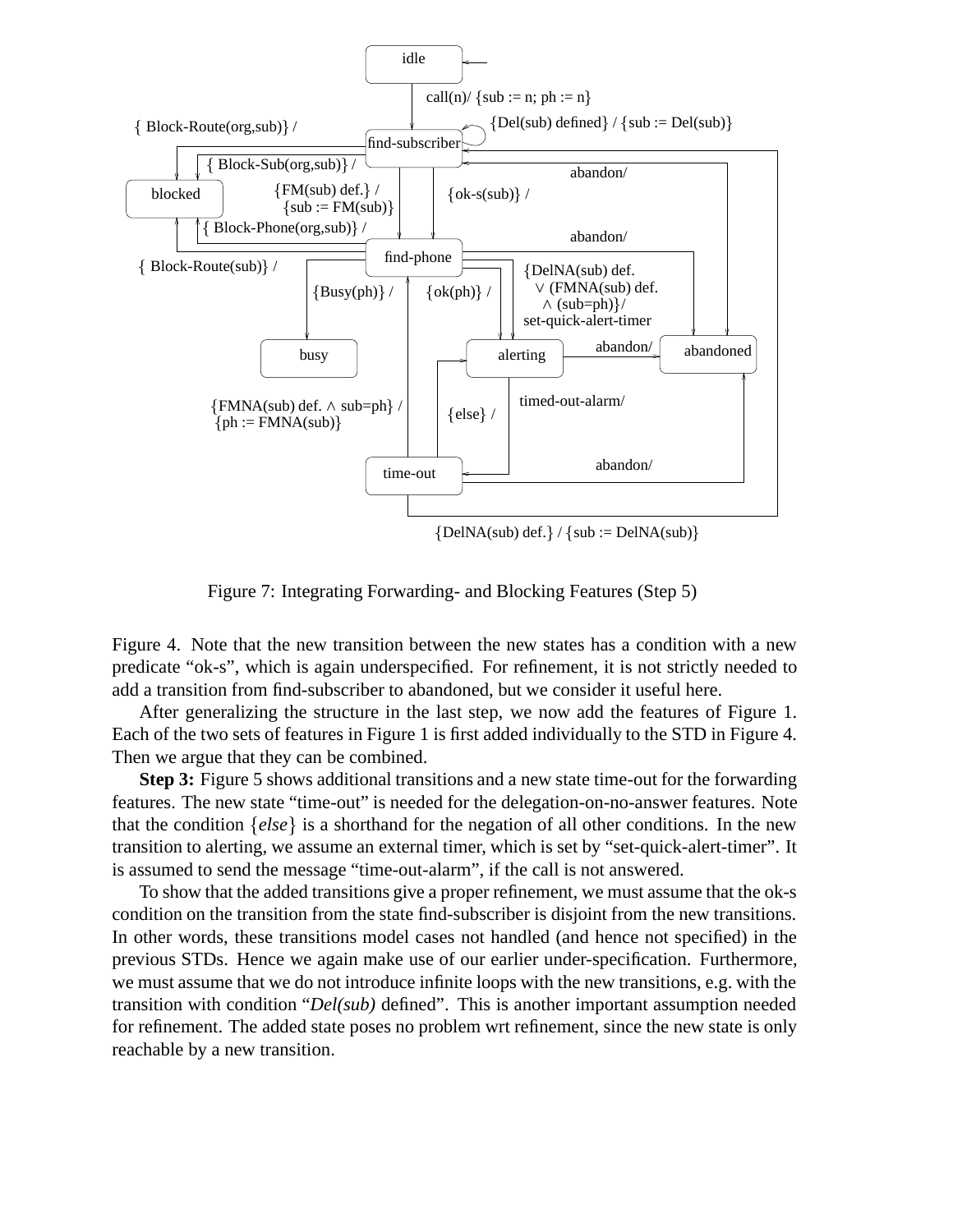**Step 4:** Finally, figure 6 shows how the blocking features are added to the STD in Figure 4. We introduce a new state named "blocked". We also assume here an additional variable "org" for the origin of the call. The conditions in the new transition assume new predicates, which can be defined in terms of the data structures of these features as follows (see [25]):

 $Block-Sub(origin,sub) = DNR(sub) \vee CNDB(origin,sub) \vee ACR(origin,sub)$ *Block-Phone(origin,sub)* - *VP(sub) Block-Route(origin,sub)* - *OCS(origin,sub) TCS(origin,sub)*

For a proper refinement, we again assume that the transition with condition ok-s is disjoint from the new transitions, and hence again use our earlier under-specification.

**Step 5:** The last step, integrating the added features of Step 3 and Step 4 is shown in Figure 7. As in the above steps, it is easy to see that this is a refinement. Since the features are not conflicting, the order in which the blocking and forwarding features are added does not matter.

For all of the above refinements, we have not specified a precedence among possibly overlapping transitions. This is clearly important in some cases, but not is addressed here. It could be achieved by a simple syntactic device, such as adding an ordering on the overlapping transitions. Such an ordering can however easily be translated by adding negations of other conditions, in order to exclude certain transitions. This is a simple refinement step, which we do not model explicitly here. It is a different problem to organize such orderings (i.e. refinements) independent of the features themselves. This important issue is not the goal of this work and is for instance addressed on the programming level in [21].

# **7 Related Work**

The state machines proposed in this paper are inspired from I/O-Automata [20]. In contrast to I/O-Automata, where each transition is either labeled by an input message or by an output message, our transitions are labeled by a single input and by a sequence of output messages. Executions of transitions are therefore not regarded to be instantaneous, but they take time to complete. This difference leads to a more compact notation compared to I/O-automata, because intermediate states are not necessary. Moreover, we do not have to regard any further fairness constraints as this is the case in the I/O-automata approach. This is an important prerequisite for the correctness of our refinement calculus. A more detailed discussion of this topic can be found in [22].

Another related approach are Actors [2], which are also automata communicating asynchronously by the exchange of messages. However, Actors are only deterministic and therefore more a programming language than a specification technique. In particular, it is not possible to use them for the abstract specification of component behavior and to define a refinement calculus similar to ours for them.

Several authors have proposed formal approaches for the detection of feature interactions. In [6], an automata-theoretic approach for the detection of feature interactions is proposed. The approach requires a "specific specification style", where each transition of an automaton corresponds to exactly one feature, and where transitions are incrementally added to an existing automaton. Based on this specification style, criteria and rules for interaction detection and resolution are given. However, in our opinion important semantic questions remain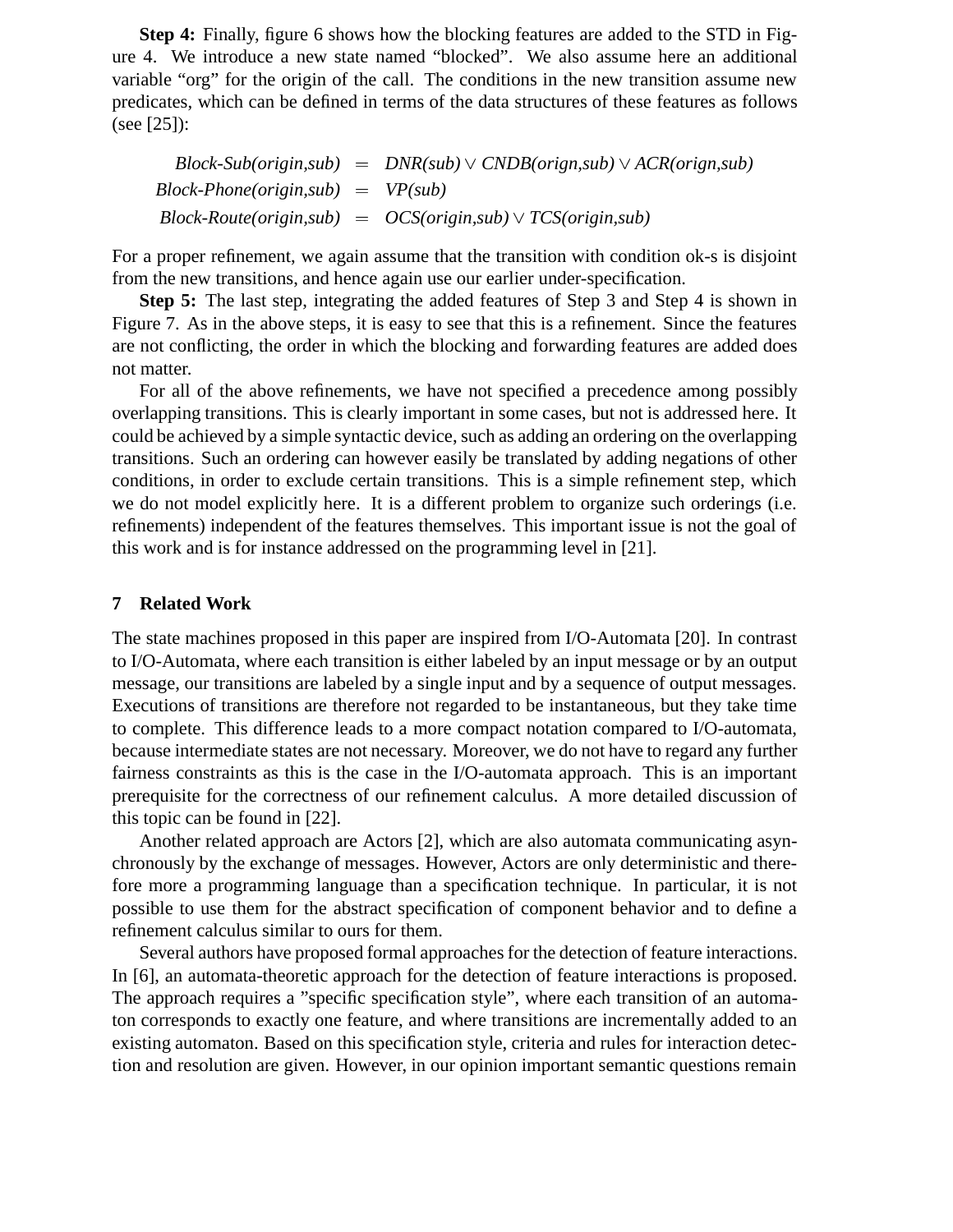unsolved. For instance, due to the lack of a formal semantic model of an information processing system, it is not clear what the underlying notion of "correctness" for the proposed development steps is.

The approach in [3] is based on the temporal logic TLA [19], for which a variety of well-developed specification and refinement techniques exist [1]. From a semantic point of view, the important difference between this approach and ours is that they explicitly abstract from a particular model of communication in order to specify a high-level view of services. Our example has shown that such an abstraction is not necessary, but that a system model based on an asynchronous communication can contribute to the goal of a stepwise process of incrementally adding features. Another important difference is the used notation. Although at first sight this aspect may only seem to be a matter of taste, the difference in complexity of the formulas in [3] and our graphical specifications is striking. The difference may be even greater if one compares the effort we needed to prove that features are compatible with [3]. Unfortunately this question can not be answered. The reason is that although it is formally defined what it means that two features are compatible, no formal proofs showing the compatibility of features are contained in this paper.

### **8 Conclusions**

We have presented a graphic description technique using state transition diagrams, which enjoys a formal semantics based on sets of stream processing functions. The theory of stream processing functions provides a simple refinement relation by using set inclusion. This refinement relation is carried over to state transition diagrams as a calculus of formal refinement steps, that can be expressed within our graphic notation.

We have applied this graphical description technique to component and feature specifications. The refinement calculus can nicely be used to add features to an existing component specification. The concept of under-specification has proved to be essential for this approach. If there exists a common refinement, two features can be composed in this way, otherwise, the two features are conflicting and cannot be resolved.

# **References**

- [1] M. Abadi and L. Lamport. The Existence of Refinement Mappings. SRC Research Report 29, Digital Equipment Corporation, 1988.
- [2] G.A. Agha. *ACTORS: A Model of Concurrent Computation in Distributed Systems*. MIT-Press, Cambridge, Massachusetts, 1986.
- [3] J. Blom, B. Jonsson, and L. Kempe. Using temporal logic for modular specification of telephone services. In Bouma and Velthuijsen [4], pages 197–216.
- [4] L. G. Bouma and Hugo Velthuijsen, editors. *Feature Interactions in Telecommunications Systems*. IOS Press, Amsterdam, 1994.
- [5] R. Braek and Ø. Haugen. *Engineering Real Time Systems: An object-oriented methodology using SDL*. Prentice Hall, Inc., Englewood Cliffs, New Jersey, 1993.
- [6] Jan Bredereke. Formal criteria for feature interactions in telecommunications systems. In *IFIP International Working Conference on Intelligent Networks, Proceedings*, pages 83–97, 1995.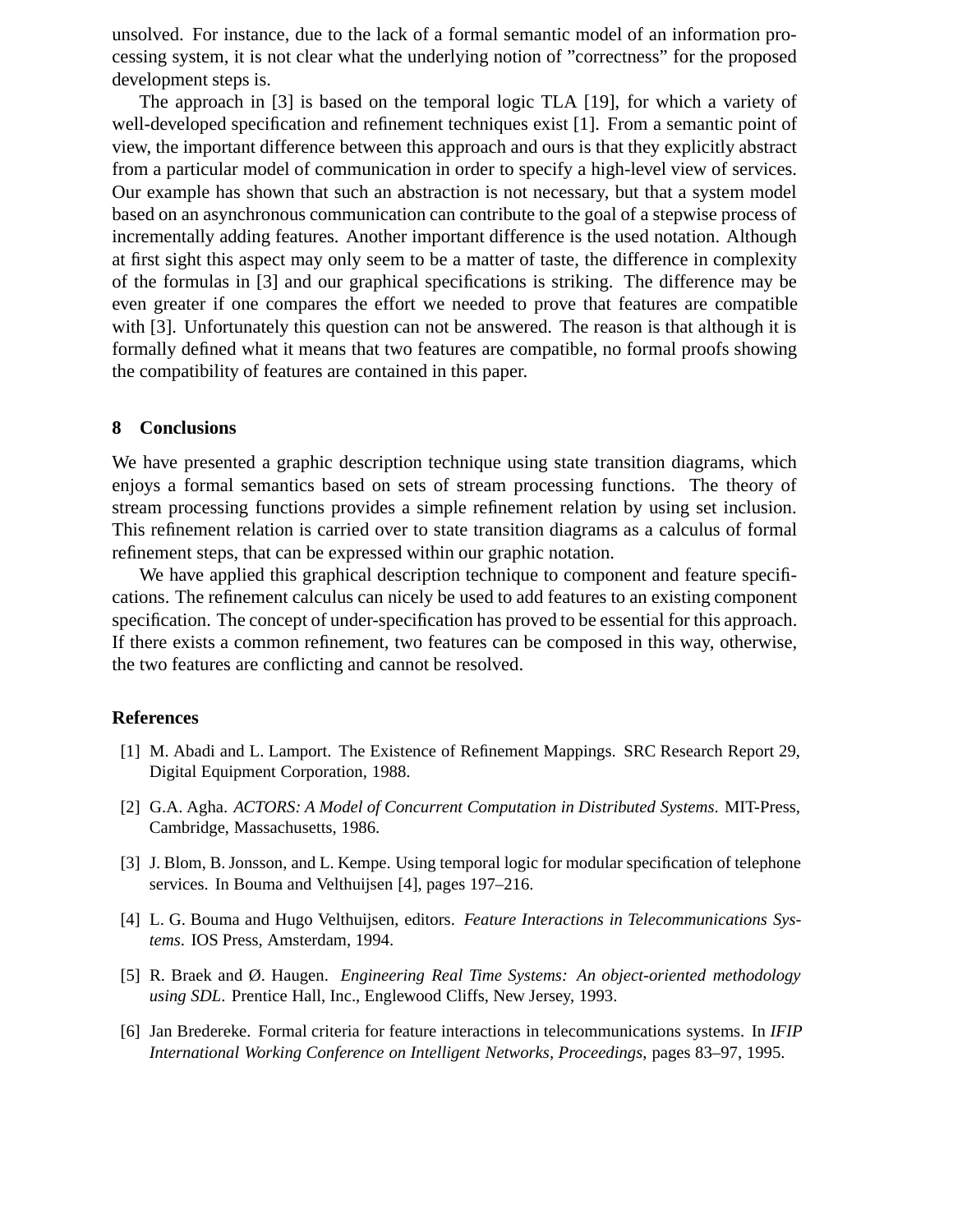- [7] M. Broy. Towards a Formal Foundation of the Specification and Description Language SDL. *Formal Aspects of Computing*, (3):21–57, 1991.
- [8] M. Broy. Compositional Refinement of Interactive Systems. Technical Report 89, Digital Equipment Corporation, Systems Research Center, Palo Alto, California, July 1992.
- [9] M. Broy, F. Dederichs, C. Dendorfer, M. Fuchs, T.F. Gritzner, and R. Weber. The Design of Distributed Systems - An Introduction to FOCUS. Technical Report SFB 342/2/92 A, Technische Universität München, Institut für Informatik, 1993.
- [10] M. Broy and K. Stølen. *Interactive System Design*. Springer-Verlag, 1997. To appear.
- [11] E.J. Cameron, N. Griffeth, Y.-J. Linand M.E. Nilson, W.K. Schnure, and H. Velthuijsen. A feature-interaction benchmark for IN and beyond. *IEEE Communications Magazine*, 31(3):64– 69, March 1993.
- [12] K. E. Cheng and T. Ohta, editors. *Feature Interactions in Telecommunications III*. IOS Press, Tokyo, Japan, Oct 1995.
- [13] Radu Grosu, Cornel Klein, and Bernhard Rumpe. Enhancing the SysLab System Model with State . TUM-I 9631, Technische Universität München, 1996.
- [14] Radu Grosu, Cornel Klein, Bernhard Rumpe, and Manfred Broy. State transition diagrams. TUM-I 9630, Technische Universität München, 1996.
- [15] D. Harel. Statecharts: A visual formalism for complex systems. *Science of Computer Programming*, 8, 1987.
- [16] G. Kahn. The semantics of a simple language for parallel programming. *Information Processing*, 74:471–475, 1974.
- [17] C. Klein. Prototyping-orientierte Anforderungsspezifikation. Phd thesis, in preparation, 1997.
- [18] C. Klein, B. Rumpe, and M. Broy. A Stream based Mathematical Model for Distributed Information Processing Systems. In Elie Najm, editor, *1st Workshop on Formal Methods for Open Object-based Distributed Systems, Paris 1996. Proceedings*. Chapmann & Hall, 1996.
- [19] L. Lamport. The temporal logic of actions. Technical Report 79, Digital Equipment Corporation, Systems Research Center, Palo Alto, California, December 1991.
- [20] Nancy Lynch and Mark Tuttle. An introduction to Input/Output automata. *CWI Quarterly*, 2(3):219–246, 1989.
- [21] Christian Prehofer. An object-oriented approach to feature interaction. In *this volume*, 1997.
- [22] B. Rumpe. *Formale Methodik für den Entwurf verteilter objektorientierter Systeme. PhD thesis,* Technische Universität München, 1996.
- [23] B. Rumpe and C. Klein. Automata describing object behavior. In H. Kilov and W. Harvey, editors, *Specification of Behavioral Semantics in Object-Oriented Information Modeling*, pages 265–286, Norwell, Massachusetts, 1996. Kluwer Academic Publishers.
- [24] P. Zave. Feature interactions and formal specifications in telecommunications. *IEEE Computer*, XXVI(8), August 1993.